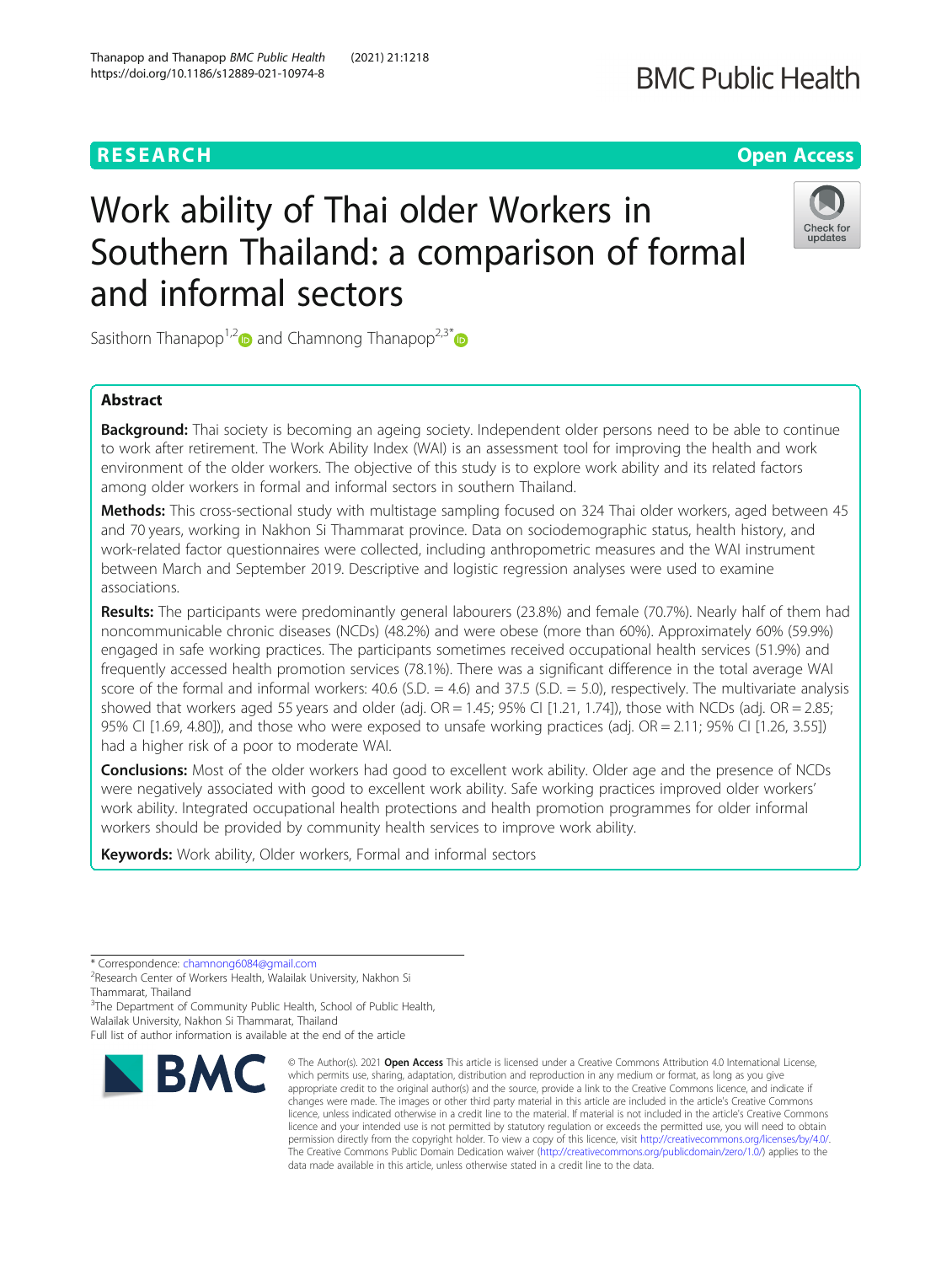# Background

Thai society is moving towards becoming an ageing society. The population aged 60 years and over has been slowly increasing. In 2019, older people comprised 17.5% of the nation's population, which is considered an ageing society, as defined by the United Nations [\[1](#page-9-0), [2](#page-9-0)]. Thai society will become a completely aged society when the proportion of older people increases to approximately 20%, which is expected to happen in 2022 [\[1](#page-9-0)]. The number of older workers has increased yearly, from 3.10 million people in 2010 to 4.70 million in 2020 [\[3](#page-10-0)]. The World Health Organisation (WHO) and European countries define older workers as workers aged 45 years and over [[4\]](#page-10-0). The International Labour Organisation (ILO) describes older workers as those who are beginning to have difficulty with their employment and/or occupation due to increasing age [\[5](#page-10-0)]. Thailand has identified older workers as those aged 60 years and older who are still working and able to perform their duties [[3\]](#page-10-0). However, based on physical deterioration or physiological changes that affect an individual's working potential, some people may be considered older workers at the age of 45 years.

The 2nd National Plan for the Elderly 2002–2021 indicated that 67% of independent older people need to continue to work after retirement  $[6]$  $[6]$ . The main reasons for working in old age are the workers' health and his or her family income [\[7\]](#page-10-0). Evidence suggests that older people will remain in the workforce for longer periods in response to several social and economic drivers [\[8,](#page-10-0) [9](#page-10-0)]. The vast majority of Japanese workers aged 60 years and over remain in the labour force to maintain their standard of living and for economic reasons. Five factors contribute to the differences in the labour force participation rates of older workers in the United States and Japan: 1) economic need; 2) type of employment; 3) cultural values; 4) policy factors; and 5) health [\[10\]](#page-10-0). In Thailand, informal workers continue to work in old age to generate income and security because unlike civil servants or formally employed workers, informal workers do not receive a pension. Legally, informal workers do not have the right to receive the same benefits as formal workers [\[11,](#page-10-0) [12](#page-10-0)].

Older workers' productivity depends on their health and work-related health, which can be compromised by injuries due to long-term strain, backaches, hearing loss, eye strain, and mental illness. Moreover, ageing- and work-related conditions—such as disease history, behavioural health, work hazards and health care access— are two main factors that threaten their work ability and can cause decreases in work opportunities, productivity and income stability [[13](#page-10-0)].

The increasing trend of older workers in the community thus presents significant issues for worker health. The health needs of older workers comprise physical function, fitness and the working ability needed to perform any job. The Work Ability Index (WAI) is an instrument used in clinical occupational health and research to assess working ability during health examinations and workplace surveys. The index comprises work demands and the worker's health status and resources, making it an appropriate tool for assessing older worker's health needs [[14\]](#page-10-0). The assessment results can help community occupational health services to support older workers' health.

A number of studies have been conducted among different populations to determine the relation between individual and work-related factors and the WAI [[15](#page-10-0)–[18](#page-10-0)]. However, the WAI has not been used for comparative studies of informal and formal older workers in Thailand. The differences between these two groups in terms of socioeconomic and work-related factors, health status, healthcare experience, and WAI have not been studied. Nonetheless, there is a need to improve work ability given the expected increase in the number of older workers in the near future. This study explored work ability and its related factors among Thai older workers in formal and informal sectors in southern Thailand. To achieve this objective, a survey was conducted in Nakhon Si Thammarat province, the southern Thailand province with the largest population. The study's findings can be used to support occupational health protection and health promotion programmes that can increase the work ability of older workers by extending their working years and improving their wellbeing.

# Methods

#### Study design and setting

This study employed a cross-sectional design based on quantitative approaches. We conducted surveys in rural and suburban areas of two districts located in Nakhon Si Thammarat province, which has the largest population of older workers among Thailand's southern provinces. The participants were Thai older workers in the formal (public and private) and informal sectors who were between 45 and 70 years of age and had worked in Nakhon Si Thammarat province for at least 2 y.

#### Sample size determination and sampling

The data were obtained from the community health surveys of each sub-district. The study population was 112, 117, which was calculated by the finite population pro-portion formula [[19\]](#page-10-0) with  $p = 0.28$  (proportion of people aged between 45 and 70 years in the population of Nakhon Si Thammarat province); adjustment to ensure an extra 5% yielded a minimum sample size of 324. Community areas and occupation types were submitted to multistage sampling proportional to the selected size.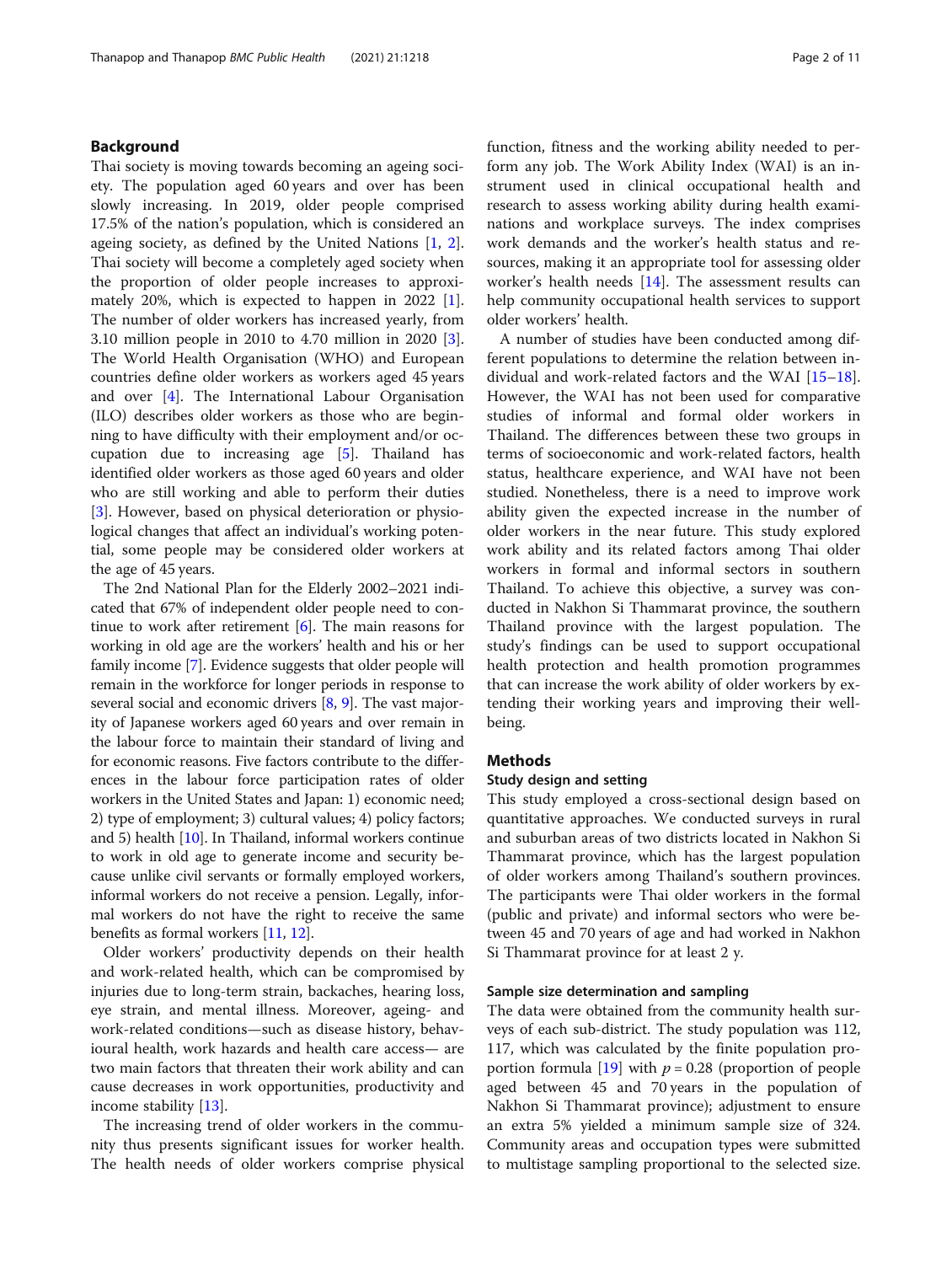First, the study area was selected; the two districts with the largest older populations were chosen. Second, stratified random sampling was performed by dividing the older workers into two strata: Formal and informal workers. We considered the topography of the subdistricts and villages accordingly and then determined the sub-strata's proportional sample size for each stratum. Finally, we used simple random sampling of organisational name lists to select formal workers and community health centre registries to select informal workers.

#### Data collection and measurements

Data were collected through personal, face-to-face interviews conducted by four trained data collectors between March and September 2019. Data quality was controlled in the field by supervisors from the School of Public Health, Walailak University, and investigators.

# Sociodemographic status, health history and work-related factors

To evaluate study factors, we used a separate questionnaire designed by the researchers. Sociodemographic factors included worker sectors, gender, age, marital status and educational level; health-related factors included noncommunicable chronic diseases (NCDs), smoking status, alcohol consumption and regular exercise activity. The work-related factors in this study were divided into two categories: Work environment and psychosocial exposures [\[13](#page-10-0), [20](#page-10-0), [21](#page-10-0)]. The work environment comprised physical hazards (heat, insufficient light, noise), chemical hazards (pesticide, gas or vapours, dust), biological hazards (poisonous animals), and biomechanical hazards (repetitive work motions, sitting or standing for a long time, twisting and bending the body, lifting or moving heavy objects). The psychosocial exposures comprised unstable income, fast work pace, work overload and work-related stress. In addition, we collected data on work practices, occupational health service experiences (health education, occupational health risk and working process assessments, and primary diagnosis), health promotion service experiences and the utilisation of primary care (health education and counselling, primary prevention programme and NCD screening). Two measurements were used to assess the overall quality of the questionnaire. The index of item objective congruence (IOC) yielded a value of 0.9–1.0 for content validity, and the Cronbach's alpha coefficient was 0.86 for reliability.

# Measurements

Anthropometric data (weight, height and waist circumference (WC)) were collected using a standardised digital scale (TANITA UM-070, TANITA Corporation, Japan) and a standard measuring tape to the nearest 0.1 kg and 0.1 cm, respectively. Measurements were taken with the participants wearing light clothing without shoes. WC was measured against the participants' bare skin on a horizontal plane midway between the inferior margin of the last rib and the iliac crest [\[22](#page-10-0)]. Obesity was determined through the calculation of body mass index (BMI) and WC for Asians;  $BMI > = 23 \text{ kg/m}^2$  was used to define overweight, and  $> = 25 \text{ kg/m}^2$  was used to define obesity; WCs > 90 and > 80 cm was used to define abdominal obesity in men and women, respectively [[22](#page-10-0)–[24\]](#page-10-0).

#### Work ability index (WAI)

The WAI was developed by the Finnish Institute of Occupational Health Research. This index is aimed at assessing work ability during health examinations and workplace surveys and preventing early retirement and work-related disability [[20\]](#page-10-0). The WAI is calculated by summing the scores of its seven items (range 7–49). The resulting score is used to classify work ability into one of four categories: Poor (7–27), moderate (28–36), good  $(37-43)$  and excellent  $(44-49)$  [\[14\]](#page-10-0). We used the WAI questionnaire version translated in Thai by Kaewboonchoo (2015) for the assessment [\[25](#page-10-0)]. However, to analyse the impact of independent variables on different domains of the WAI, we combined the seven items of WAI into three domains according to the purpose of WAI, as has been done in other researches [\[13](#page-10-0), [14,](#page-10-0) [26](#page-10-0)]. These domain classifications considered work demands as well as the following: 1) perceived work ability—items 1, 2 and 6); 2) worker health status—items 3, 4 and 5); and mental resources—item 7.

#### Study variables

In this article, the dependent variables were the WAI and each work ability domain: Perceived work ability, health status, and mental resources. The explanatory variables included sociodemographic factors, health factors and work-related factors.

### Statistical method

Both descriptive and inferential statistics were performed using R 3.2.1 for Windows (CRAN, 2016). The proportions of the variable of interest explained by sociodemographic, health factors and work sectors were calculated. Independent t-tests and Pearson's chi-squared tests were used to examine the dimensions of work ability, total WAI score, and the work ability domain for workers in the different sectors. Logistic regression was performed to analyse the determinants of the WAI. We categorised the WAI into two levels: 36 or less (the "poor" and "moderate" classes) and above 36 ("good" and "excellent"), which was the reference category [[27\]](#page-10-0). The three WAI domains were categorised as low or high ("weak" or "strong" and "bad" or "good") by using the median of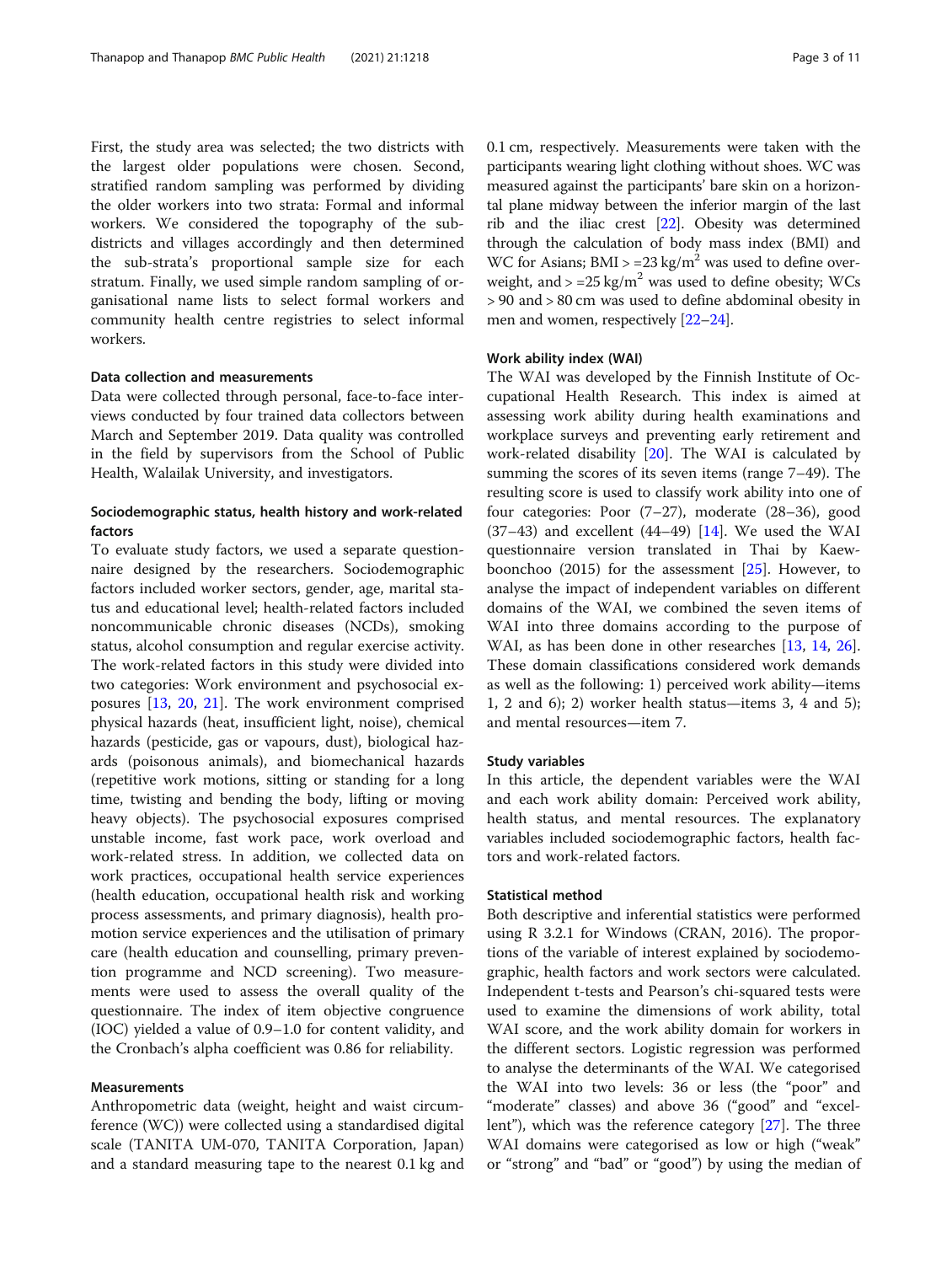the sum of the scores [[13](#page-10-0)]. Independent variables were included in the logistic regression model according to their significance in the bivariable analysis (a  $p$ -value less than or equal to 0.2) and their lack of collinearity. Therefore, work sector, age group, NCDs, WC, BMI, work practices, and occupational health services experiences were used as the controlled variables in the model. The independent variables were tested in the model using the backward selection method. The final results were considered significant at the 5% significance level ( $p < 0.05$ ).

# Results

#### Characteristics and health factors

Table [1](#page-4-0) presents the distribution of individual health status, behaviour, and occupational health variables within the sample. The participants  $(n = 324)$  were predominantly general labourers (23.8%), female (70.7%), and 60– 70 years old (37.4%), with an average age of 56.2 (S.D. = 7.4); most were married (74.7%) and had a primary school education (60.8%). Nearly half of them had NCDs (48.2%). More than 70% were never-smokers and neverdrinkers, and 59% did not exercise regularly. Their current work duration was less than 10 years (42.6%), and their income was less than 5000 Thai baht (38.9%). The rate of obesity determined by WC (63.6%) was similar to the rate of overweight (65.4%) determined by BMI. Approximately 50% of the participants were exposed to mild or moderate hazards in the work environment, and nearly 60% engaged in safe working practices. Most of the participants sometimes received occupational health services (51.9%) and frequently received in health promotion services (78.1%). The study participants who worked in the informal sector (78.1%) most often had a primary school education (71.1%), had a mean age of 57.4 years, had NCDs (51.8%), and had an income  $\leq 10$ , 000 Thai baht per month (79.1%). They were exposed to a moderate to high level of hazards in the work environment (51.8%), mildly exposed to psychosocial factors (58.9%), generally engaged in safe working practices (57.3%), sometimes had access to occupational health services (54.2%), and frequently had access to health promotion services (77.1%). On the other hand, the formal workers educated at secondary school or higher level (74.6%), mean age was 51.9, had NCDs (35.2%), income > 10,000 Thai baht per month (61.9%). More than half of them were exposed to the work environment and psychosocial factors at a mild level, safe working practices (69.0%), and frequent access to occupational health services (56.3%) and health promotion services (81.7%).

# Working ability of older workers: dimension, class, and domain

Table [2](#page-6-0) shows that the average WAI was  $40.6$  (S.D. = 4.6) for formal workers and 37.5 (S.D = 5.0) for informal

workers. Older workers in the formal sector tended to have a higher WAI scores in every dimension than informal workers did. Independent t-tests showed a statistically significant difference in the WAI scores for each dimension between workers in the formal and informal sectors ( $p < 0.05$ ). Pearson's chi-square was used to examine the rate difference of WAI classes between formal and informal workers ( $p = 0.002$ ). Most of the workers had a high proportion of good to excellent WAI scores: 81.7% for formal workers and 62.5% for informal workers. We explored the WAIs of workers by sector in the three domains. The analysis found rate differences between WAI categories and work sector in perceived working ability and health status ( $p < 0.001$ ). Among the formal workers, 64.8% indicated strong perceived working ability, while 65.6% of the informal workers reported poor health. Moreover, the formal workers had higher rates of good health than bad health (56.3% vs 43.7%), in contrast with the informal workers (34.4% vs 65.6%). However, there was no difference in mental resources between the two groups of workers.

# WAI category by Sociodemographic, work-related and health factors

Table [3](#page-7-0) shows the bivariate analysis of the rate of poor to moderate versus good to excellent WAI scores according to individual and occupational health factors. The individual factors associated with the WAI category were worker sector, age group, NCDs, WC, and work practices ( $p < 0.05$ ).

# Determinants of the WAI and its domains

Table [4](#page-8-0) demonstrates the multivariable analysis of the determinants of the WAI and its domains. The analysis highlighted the association of age group, NCDs, and work practices with the WAI and its domains. The probability of having a poor to moderate WAI was higher in 55-year and over age group (adj.  $OR = 1.45$ ; 95% CI [1.21, 1.74]) in those with NCDs (adj. OR = 2.85;  $95\%$  CI [1.69, 4.80]), and those exposed to unsafe work practices (adj. OR = 2.11; 95% CI [1.26, 3.55]). The probability of poor perceived work abilities and weak mental resources was higher in the 55 years and over age group (adj.  $OR =$ 1.41; 95% CI [1.21, 1.66], and adj. OR = 1.32; 95% CI [1.13, 1.55], respectively). Moreover, a higher probability of poor health status was found in the 55-year and over age group and in those with NCDs (adj.  $OR = 1.21$ ; 95% CI  $[1.02, 1.45]$  and adj. OR = 6.42; 95% CI  $[3.76, 10.96]$ , respectively).

# **Discussion**

This study was conducted mainly to explore the differences in the WAI between formal and informal sector workers and the relationship between sociodemographic,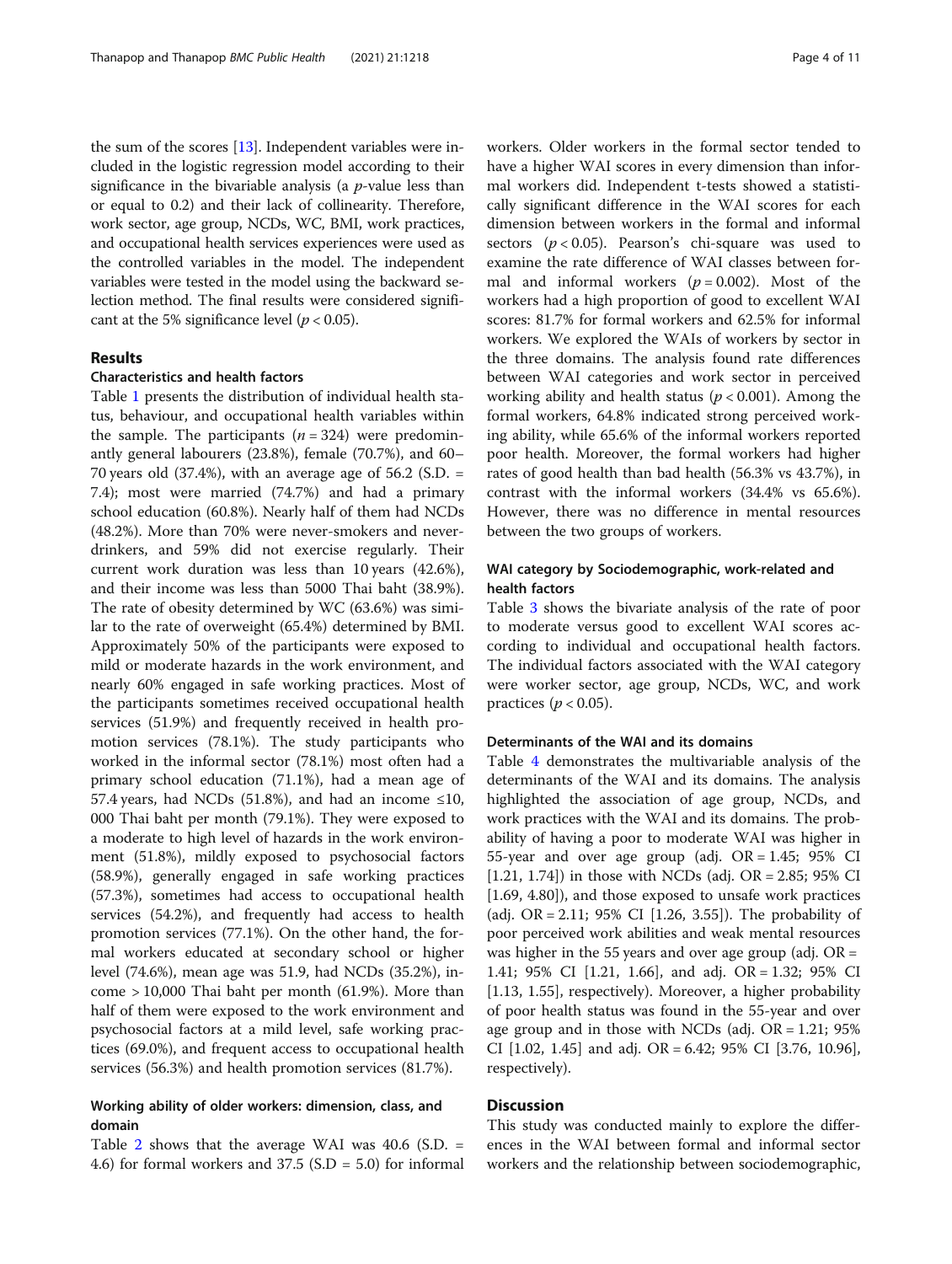# <span id="page-4-0"></span>**Table 1** Characteristics and health factors of older workers ( $n = 324$ )

| Characteristics              | Worker sector: n (%) |                        |            |  |
|------------------------------|----------------------|------------------------|------------|--|
|                              | formal $(n = 71)$    | informal ( $n = 253$ ) | total      |  |
| Gender                       |                      |                        |            |  |
| Male                         | 37 (52.1)            | 58 (22.9)              | 95 (29.3)  |  |
| Female                       | 34 (47.9)            | 195 (77.1)             | 229 (70.7) |  |
| Age group (y)                |                      |                        |            |  |
| $45 - 49$                    | 25 (35.2)            | 49 (19.4)              | 74 (22.8)  |  |
| $50 - 54$                    | 25 (35.2)            | 55 (21.7)              | 80 (24.7)  |  |
| $55 - 59$                    | 17 (23.9)            | 32 (12.6)              | 49 (15.1)  |  |
| $60 - 70$                    | 4(5.6)               | 117(46.2)              | 121 (37.4) |  |
| Mean (S.D.)                  | 51.9(5.1)            | 57.4 (7.5)             | 56.2 (7.4) |  |
| Min, Max                     | 45, 67               | 45,70                  | 45,70      |  |
| <b>Marital status</b>        |                      |                        |            |  |
| Single                       | 5(7.0)               | 21(8.3)                | 26(8.0)    |  |
| Married                      | 61 (85.9)            | 181 (71.5)             | 242 (74.7) |  |
| Widow/ Separate              | 5(7.0)               | 51 (20.2)              | 56 (17.3)  |  |
| <b>Educational status</b>    |                      |                        |            |  |
| Illiteracy                   | 1(1.4)               | 3(1.2)                 | 4(1.2)     |  |
| Primary school               | 17 (23.9)            | 180 (71.1)             | 197 (60.8) |  |
| Secondary school             | 28 (39.4)            | 51 (20.2)              | 79 (24.4)  |  |
| Bachelor degree or higher    | 25 (35.2)            | 19 (7.5)               | 44 (13.6)  |  |
| <b>NCDs</b>                  |                      |                        |            |  |
| Absence                      | 46 (64.8)            | 122 (48.2)             | 168 (51.9) |  |
| Presence (repeated answer)   | 25 (35.2)            | 131 (51.8)             | 156 (48.2) |  |
| Hypertension                 | 6(8.5)               | 59 (23.3)              | 65 (20.1)  |  |
| Dyslipidemia                 | 9(12.7)              | 21(8.3)                | 30(9.3)    |  |
| Diabetes                     | 5(7.0)               | 10(4.0)                | 15(4.6)    |  |
| Chronic respiratory diseases | 0(0)                 | 14(5.5)                | 14(4.3)    |  |
| others                       | 5(7.0)               | 27 (10.7)              | 32 (9.9)   |  |
| <b>Smoking status</b>        |                      |                        |            |  |
| Never smoker                 | 42 (59.2)            | 208 (82.2)             | 250 (77.2) |  |
| Former smoker                | 10(14.1)             | 13(5.1)                | 23(7.1)    |  |
| Smoker                       | 19 (26.8)            | 32 (12.6)              | 51 (15.7)  |  |
| <b>Alcohol consumption</b>   |                      |                        |            |  |
| Never drinker                | 40 (56.3)            | 201 (79.4)             | 241 (74.4) |  |
| Ever drinker                 | 0(0)                 | 10(4.0)                | 10(3.1)    |  |
| Drinker                      | 31 (43.7)            | 42 (16.6)              | 73 (22.5)  |  |
| Occupation                   |                      |                        |            |  |
| Government employee          | 30 (42.3)            | 0(0)                   | 30 (9.3)   |  |
| Company employee             | 26 (36.6)            | 0(0)                   | 26 (8.0)   |  |
| General labour               | 10(14.1)             | 67 (26.5)<br>77 (23.8) |            |  |
| Rubber plantation            | 0(0)                 | 68 (26.9)              | 68 (21.0)  |  |
| Fruit plantation             | 0(0)                 | 15 (5.9)               | 15(4.6)    |  |
| Merchant                     | 0(0)                 | 64 (25.3)              | 64 (19.8)  |  |
| Personal business            | 0(0)                 | 16(6.3)                | 16 (4.9)   |  |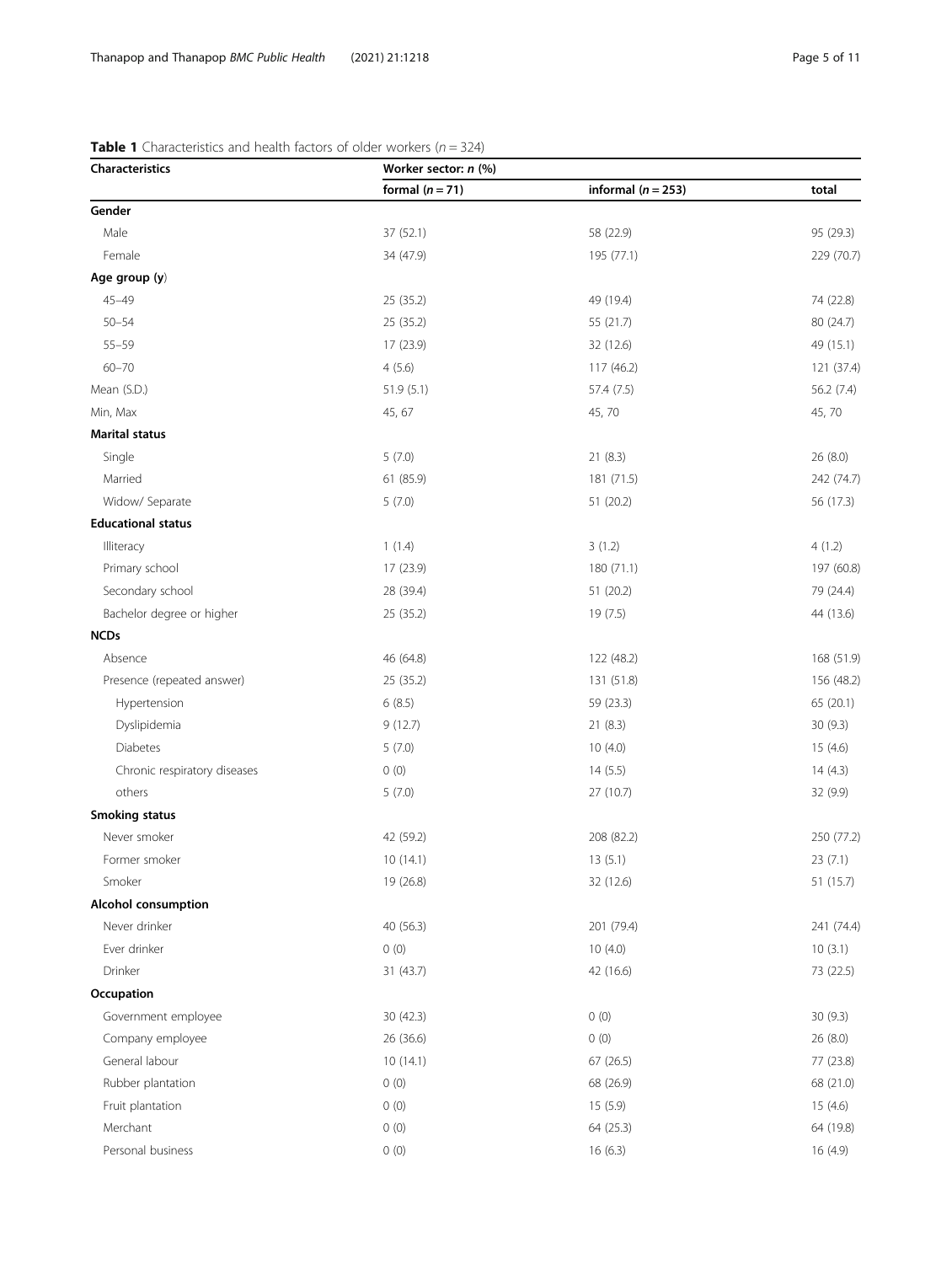| Characteristics                         | Worker sector: n (%)    |                      |            |  |
|-----------------------------------------|-------------------------|----------------------|------------|--|
|                                         | formal $(n = 71)$       | informal $(n = 253)$ | total      |  |
| Others                                  | 5(7.0)                  | 23(9.1)              | 28 (8.6)   |  |
| Current working duration (y)            |                         |                      |            |  |
| < 10                                    | 32(45.1)                | 106(41.9)            | 138 (42.6) |  |
| $10 - 20$                               | 21 (29.6)               | 65 (25.7)            | 86 (26.5)  |  |
| >20                                     | 18 (25.4)               | 82 (32.4)            | 100 (30.9) |  |
| Income per month (Thai baht)*           |                         |                      |            |  |
| < 5000                                  | 9(12.7)                 | 117 (46.2)           | 126 (38.9) |  |
| $5000 - 10,000$                         | 18 (25.4)               | 83 (32.8)            | 101 (31.2) |  |
| $10,001 - 15,000$                       | 16(22.5)                | 21(8.3)              | 37 (11.4)  |  |
| > 15,000                                | 28 (39.4)               | 32 (12.6)            | 60 (18.5)  |  |
| <b>Regular exercise Activity</b>        |                         |                      |            |  |
| Yes                                     | 33 (46.5)               | 100 (39.5)           | 133 (41.0) |  |
| <b>No</b>                               | 38 (53.5)               | 153 (60.5)           | 191 (59.0) |  |
| Waist circumference                     |                         |                      |            |  |
| Normal                                  | 33 (46.5)               | 85 (33.6)            | 118 (36.4) |  |
| Obesity                                 | 38 (53.5)               | 168 (66.4)           | 206 (63.6) |  |
| BMI (kg/m <sup>2</sup> )                |                         |                      |            |  |
| $\langle$ =22.9 (normal)                | 28 (39.4)               | 84 (33.2)            | 112 (34.6) |  |
| $> = 23.0$ (overweight)                 | 43 (60.6)               | 169 (66.8)           | 212 (65.4) |  |
| Work environment exposure               |                         |                      |            |  |
| Mild                                    | 40 (56.3)               | 122 (48.2)           | 162 (50.0) |  |
| Moderate - high                         | 31(43.7)                | 131 (51.8)           | 162 (50.0) |  |
| Psychosocial exposure                   |                         |                      |            |  |
| Mild                                    | 47 (66.2)<br>149 (58.9) |                      | 196 (60.5) |  |
| Moderate - high                         | 24 (33.8)               | 104(41.1)            | 128 (39.5) |  |
| <b>Work practices</b>                   |                         |                      |            |  |
| Unsafe                                  | 22 (31.0)               | 108 (42.7)           | 130 (40.1) |  |
| Safe                                    | 49 (69.0)               | 145 (57.3)           | 194 (59.9) |  |
| Occupational health services experience |                         |                      |            |  |
| Sometimes                               | 31(43.7)                | 137 (54.2)           | 168 (51.9) |  |
| Frequently                              | 40 (56.3)               | 116 (45.8)           | 156 (48.1) |  |
| Health promotion services experience    |                         |                      |            |  |
| Sometimes                               | 13 (18.3)               | 58 (22.9)            | 71 (21.9)  |  |
| Frequently                              | 58 (81.7)               | 195 (77.1)           | 253 (78.1) |  |

# **Table 1** Characteristics and health factors of older workers ( $n = 324$ ) (Continued)

Note: 1 USD = 30.1568 Thai-baht (accessed on 18 January 2021)

health- and work-related factors and the WAI and its domains. The multivariate analysis showed that age group was associated with the WAI and its domains, including the perceived working ability, health status and mental resources of the study sample. Workers in the oldest age group (55 years and over) were at risk of poor to moderate work ability. The presence of NCDs was also negatively associated with WAI and health status, while safe working practices were positively associated with WAI.

The mean total WAI score of the formal workers was 40.6, while that of the informal workers was 37.5. The overall proportion of workers with good to excellent work ability was 66.7%. A higher proportion of formal workers than informal workers reported good to excellent work ability. Demographic factors were associated with higher WAI scores among the worker groups. The proportions of younger workers (less than 55 years of age), workers without NCDs and safe working practices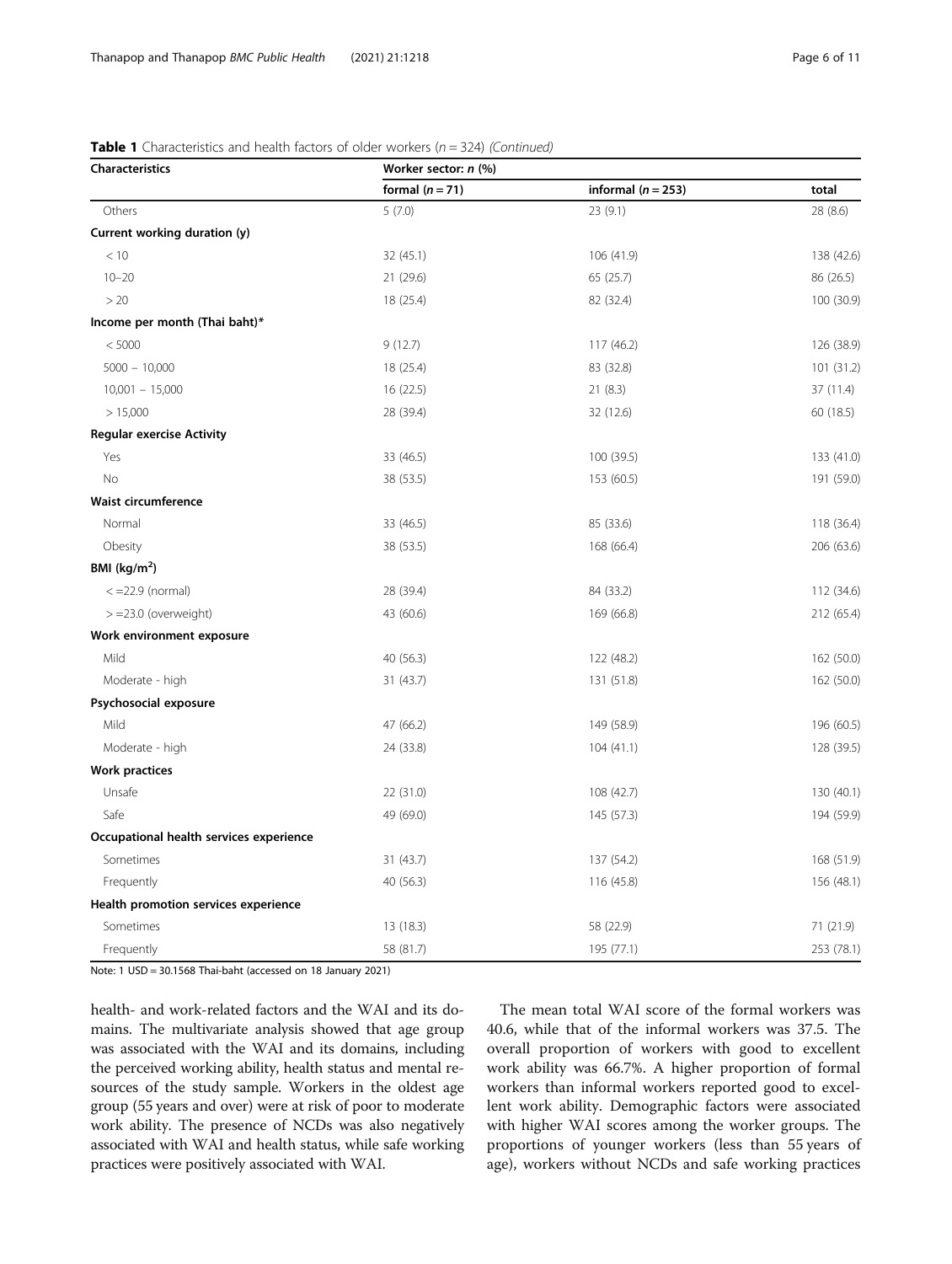| <b>Items</b>                                            | Formal $(n = 71)$ | Informal ( $n = 253$ ) | р                      |
|---------------------------------------------------------|-------------------|------------------------|------------------------|
| Dimension of work ability: mean (SD)                    |                   |                        |                        |
| 1) Current work ability compared with the lifetime best | 7.9(1.4)          | 7.5(1.6)               | 0.016 <sup>a</sup>     |
| 2) Work ability in relation to the demands of the job   | 8.7(1.4)          | 7.8(1.6)               | < 0.001 <sup>a</sup>   |
| 3) Numbers of current diseases diagnosed by a physician | 5.7(1.7)          | 5.3(1.7)               | 0.028 <sup>a</sup>     |
| 4) Estimated work impairment due to diseases            | 4.5(1.4)          | 4.1(1.8)               | 0.022 <sup>a</sup>     |
| 5) Sick leave during the past year (12 months)          | 4.6(0.6)          | 4.5(0.8)               | 0.019 <sup>a</sup>     |
| 6) Personal prognosis of work ability 2 years from now  | 5.6(1.6)          | 5.1(1.6)               | 0.004 <sup>a</sup>     |
| 7) Mental resources                                     | 3.4(0.6)          | 3.3(0.7)               | 0.023 <sup>a</sup>     |
| Total work ability index score: mean (SD)               | 40.6(4.6)         | 37.5 (5.0)             | < 0.001 <sup>a</sup>   |
| Class of work ability: n (%)                            |                   |                        |                        |
| Good - Excellent                                        | 58 (81.7)         | 158 (62.5)             | 0.002 <sup>b</sup>     |
| Poor - Moderate                                         | 13 (18.3)         | 95 (37.5)              |                        |
| Three domains according to the purpose of WAI: $n$ (%)  |                   |                        |                        |
| Perception of work ability                              |                   |                        | $< 0.001^{\rm b}$      |
| Weak                                                    | 25 (35.2)         | 145 (57.3)             |                        |
| Strong                                                  | 46 (64.8)         | 108 (42.7)             |                        |
| Health status                                           |                   |                        | $< 0.001^{\mathrm{b}}$ |
| Bad                                                     | 31 (43.7)         | 166 (65.6)             |                        |
| good                                                    | 40 (56.3)         | 87 (34.4)              |                        |
| Mental resources                                        |                   |                        | 0.228 <sup>b</sup>     |
| Weak                                                    | 35 (49.3)         | 158 (62.5)             |                        |
| Strong                                                  | 36 (50.7)         | 195 (37.5)             |                        |

<span id="page-6-0"></span>Table 2 Dimension, score, class and domain of WAI of older workers

<sup>a</sup> Independent t-test, <sup>b</sup> Pearson's chi-squared test

were higher among the formal workers than among the informal workers. The study of Yingratanasuk (2015) focused on informal older workers aged over 60 years and found that 43.4% had good to excellent work abilities. Most of the workers were general labourers and merchants [\[16](#page-10-0)]. Moreover, Rattanapunya (2019) studied work ability among informal older workers aged over 45–80 years and found that 13% had a good to excellent WAI [\[18](#page-10-0)]. Most of the workers in that study were home-based workers in urban areas, which differed from our study. The previous studies showed a higher mean age of informal workers than our study did. These factors probably affected the lower proportion of good to excellent WAI scores. In contrast, the study by Kaewboonchoo (2011) of the WAI scores of formal workers in small- and medium-sized enterprises found a mean worker age of 34 years and a mean total WAI score of 40 [\[15](#page-10-0)]. Our study had a similar mean total WAI score, although the formal workers in our study had a higher mean age. Our study categorised worker age into two groups: Less than 55 years and 55 years and older. The age group was associated with the WAI and its three domains. The risk of a poor to moderate WAI was 1.45 times higher in participants aged 55 years and

older. Age was significantly associated with work ability. The direction of this association is consistent with many studies showing that age is significantly and negatively associated with WAI in various occupational sectors [\[28](#page-10-0)–[31\]](#page-10-0)

However, our results revealed that gender and working ability were not significantly associated in the multivariable analysis [[21](#page-10-0), [27\]](#page-10-0). Two factors must be considered for older workers [[32](#page-10-0), [33](#page-10-0)]: The first is the workers' health, and the second is job productivity and performance. A larger number of older workers implies, for example, an increasing number of people working with minor and major health problems that occur more frequently after 55 years of age [[34\]](#page-10-0). Approximately 52% of the workers in both sectors in this study were older than 55 years, and half had NCDs. Age and the presence of NCDs were the predominant factors affecting older workers' productivity. The results also indicate that the presence of NCDs has strong and positive association with poor to moderate WAI, especially in the health status domain (adj.  $OR = 6.42$ ). The causal factors of NCDs are complex and have been described as the interaction of work-related risk factors and lifestyle risk factors [\[35](#page-10-0)]. Our data show that hypertensive disease accounted for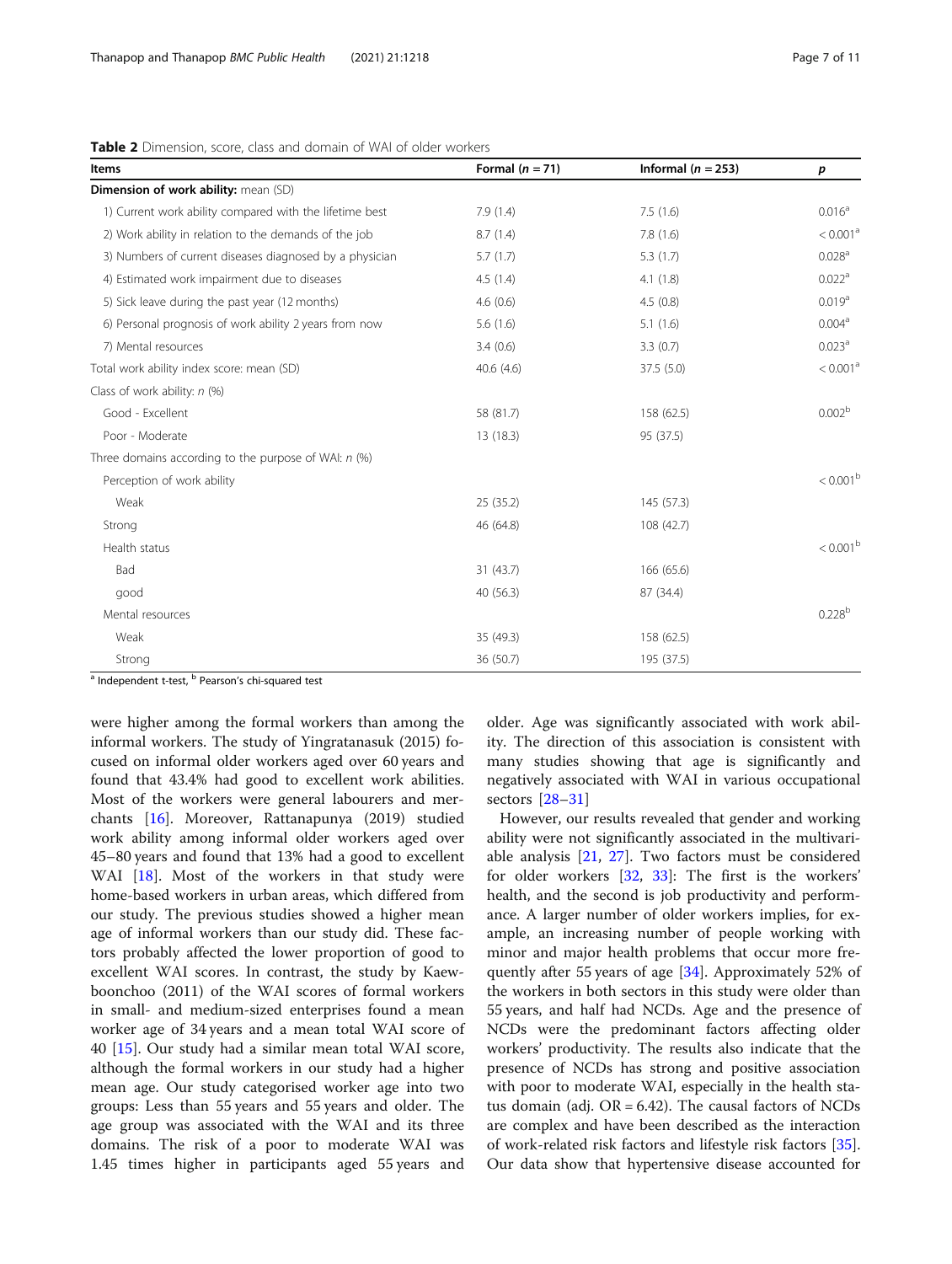# <span id="page-7-0"></span>Table 3 The class of WAI according to sociodemographic, health status and work-related factors

|                                         | Poor - Moderate ( $n = 108$ ) | Good - Excellent ( $n = 216$ ) | р       |
|-----------------------------------------|-------------------------------|--------------------------------|---------|
| Worker sector                           |                               |                                | 0.002   |
| Formal                                  | 13 (18.3)                     | 58 (81.7)                      |         |
| Informal                                | 95 (37.5)                     | 158 (62.5)                     |         |
| Residence                               |                               |                                | 0.635   |
| Rural                                   | 46 (31.9)                     | 98 (68.1)                      |         |
| Sub-urban                               | 62 (34.4)                     | 118 (65.6)                     |         |
| Gender                                  |                               |                                | 0.931   |
| Male                                    | 32 (33.7)                     | 63 (66.3)                      |         |
| Female                                  | 76 (33.2)                     | 153 (66.8)                     |         |
| Age (y)                                 |                               |                                | < 0.001 |
| < 55                                    | 29 (18.8)                     | 125 (81.2)                     |         |
| $> = 55$                                | 79 (46.5)                     | 91 (53.5)                      |         |
| <b>Marital status</b>                   |                               |                                | 0.651   |
| Single/widow/ separate                  | 29 (35.4)                     | 53 (64.6)                      |         |
| Married                                 | 79 (32.6)                     | 163 (67.4)                     |         |
| <b>NCDs</b> presence                    |                               |                                | < 0.001 |
| Absence                                 | 34 (20.2)                     | 134 (79.8)                     |         |
| Presence                                | 74 (47.4)                     | 82 (52.6)                      |         |
| <b>Smoking status</b>                   |                               |                                | 0.852   |
| Never smoker                            | 84 (33.6)                     | 166 (66.4)                     |         |
| Former/ Smoker                          | 24 (32.4)                     | 50 (67.6)                      |         |
| Alcohol consumption                     |                               |                                | 0.857   |
| Never drinker                           | 81 (33.6)                     | 160 (66.4)                     |         |
| Ever/ Drinker                           | 27 (32.5)                     | 56 (67.5)                      |         |
| <b>Exercise Activity</b>                |                               |                                | 0.299   |
| Yes                                     | 40 (30.1)                     | 93 (69.9)                      |         |
| No                                      | 68 (35.6)                     | 123 (64.4)                     |         |
| Waist circumference                     |                               |                                | 0.022   |
| Normal                                  | 30 (25.4)                     | 88 (74.6)                      |         |
| Obesity                                 | 78 (37.9)                     | 128 (62.1)                     |         |
| BMI                                     |                               |                                | 0.117   |
| Normal                                  | 31 (27.7)                     | 81 (72.3)                      |         |
| Overweight                              | 77 (36.3)                     | 135 (63.7)                     |         |
| Work environment exposure               |                               |                                | 0.814   |
| Mild                                    | 53 (32.7)                     | 109 (67.3)                     |         |
| Moderate - high                         | 55 (34.0)                     | 107 (66.0)                     |         |
| Psychosocial exposure                   |                               |                                | 0.936   |
| Mild                                    | 65 (33.2)                     | 131 (66.8)                     |         |
| Moderate - high                         | 43 (33.6)                     | 85 (66.4)                      |         |
| <b>Work practices</b>                   |                               |                                |         |
| Unsafe                                  | 57 (43.8)                     | 73 (56.2)                      | 0.001   |
| Safe                                    | 51(26.3)                      | 143 (73.7)                     |         |
| Occupational health services experience |                               |                                | 0.099   |
| Sometimes                               | 63 (37.5)                     | 105 (62.5)                     |         |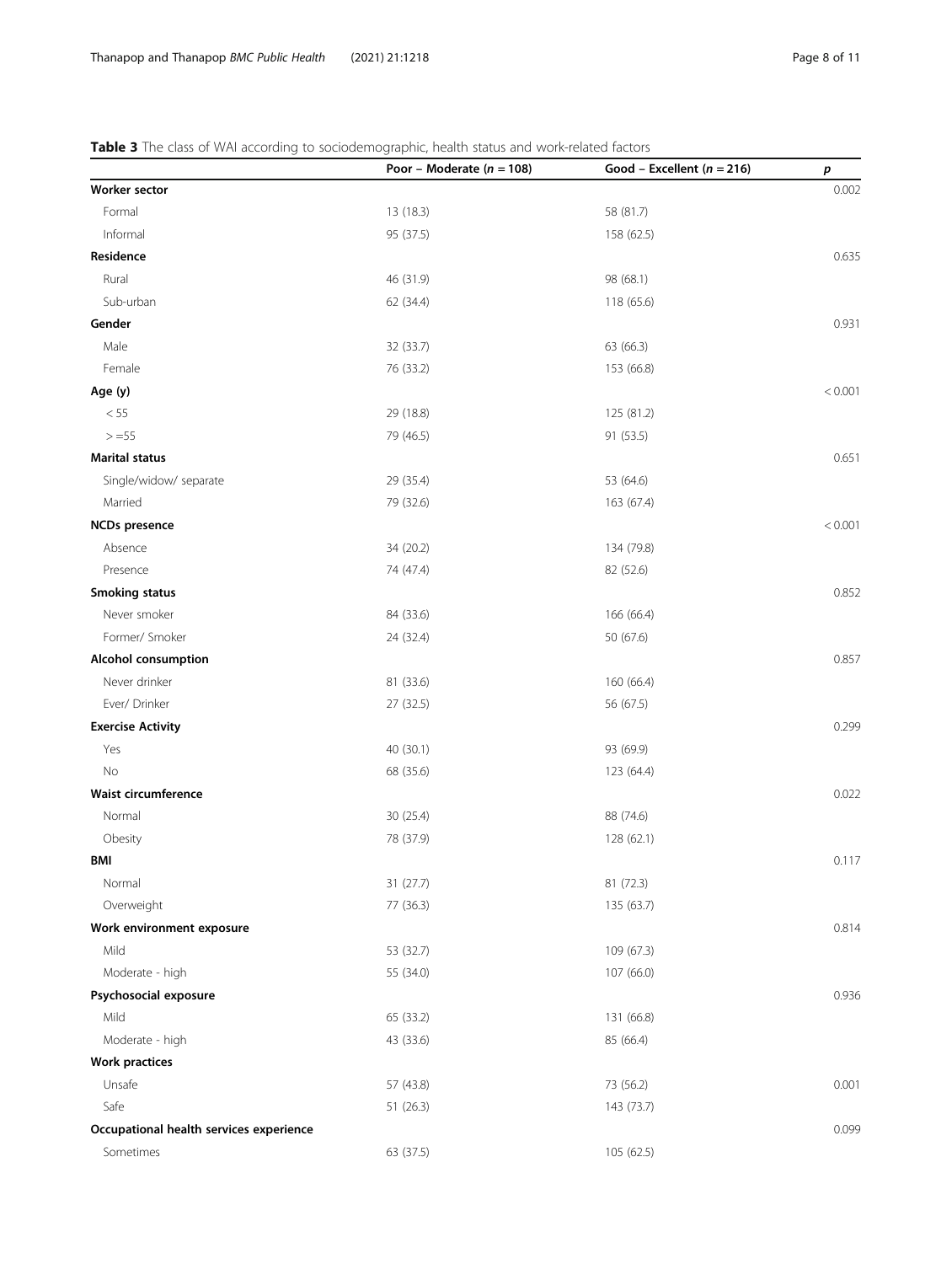<span id="page-8-0"></span>

|  | Table 3 The class of WAI according to sociodemographic, health status and work-related factors (Continued) |  |  |
|--|------------------------------------------------------------------------------------------------------------|--|--|
|  |                                                                                                            |  |  |

|                                      | Poor – Moderate ( $n = 108$ ) | Good – Excellent ( $n = 216$ ) |       |
|--------------------------------------|-------------------------------|--------------------------------|-------|
| Frequently                           | 45 (28.8)                     | 111(71.2)                      |       |
| Health promotion services experience |                               |                                | 0.924 |
| Sometimes                            | 24 (33.8)                     | 47(66.2)                       |       |
| Frequently                           | 84 (33.2)                     | 169 (66.8)                     |       |

the highest proportion of NCDs (48.2%), and approximately 60% of the workers were overweight or obese, in line with other reports [\[20](#page-10-0), [21](#page-10-0), [36](#page-10-0)–[38\]](#page-10-0). The rates did not differ between the two sectors. Physical health is one of the intermediate determinants of individual lifestyle. It directly affects workers' health status and functional activity, which are fundamental factors for work ability [[39](#page-10-0), [40\]](#page-10-0). Moreover, more than half of the workers (59%) reported that they did not regularly exercise. Therefore, the increasing risk of NCDs among older workers may be due to a decline in physical capability and increased obesity. These factors have a negative impact on older workers' work ability. Other risk factors, including smoking and alcohol consumption, are not associated with WAI [[36\]](#page-10-0). Therefore, formal workers must engage in NCD prevention and health promotion activities for adult workers before they reach old age. This approach is promoted by the total worker health (TWH) concept, which is a platform for promoting disease and injury prevention efforts in the workplace by developing innovative methods, techniques and approaches for dealing with occupational safety and health problems [\[41](#page-10-0)]. Additionally, primary healthcare centres should coordinate with occupational health protection activities aimed at preventing NCDs among community informal workers before they enter old age [\[42](#page-10-0)].

We explored personal hygiene, safety inspections, personal protective equipment (PPE) usage, simple work improvements, rest duration and housekeeping as working conditions. The study results demonstrated that workers who were exposed to unsafe practices had a higher probability of a poor to moderate WAI (adj. OR =

2.11). They also showed that workers in the formal sector were more likely to engage in safe work practices than those in the informal sector. The WAI is composed of four dimensions: Health and functional capacity, occupational competence, attitude and motivation, and working conditions. Working conditions comprise the top floor of the four main dimensions; if the individual's resources (floors 1–3) are able to support the top floor, the individual's work ability is good [\[39](#page-10-0), [40\]](#page-10-0). Tuomi et al. (2001) showed that work environment factors, such as poor ergonomics, a distracting work environment, poor physical climate, tool failure and dissatisfaction work rooms, were strongly associated with poor working ability [[20\]](#page-10-0). On the other hand, improvements in work and tasks, work environments and tools positively influ-enced work ability [\[20](#page-10-0)]. Therefore, our results demonstrate that working conditions are among the crucial occupational health factors that can improve the work ability of older workers. The study also found a difference in working practices between the formal and informal sectors. This difference may be related to legal protections for employments and access to occupational health services. In Thailand, informal workers utilise healthcare services provided by the Universal Health Coverage Scheme (UCS). It provides healthcare for people who have no employment benefits, such as agricultural and home-based workers. However, the services do not include occupational health services, which are necessary to help older informal workers improve their work ability. The improvement of worker health to support work ability is complex and requires a holistic approach, especially for older workers. Occupational health

Table 4 The simple logistic regression model of associations between sociodemographic, work-related and health factors with work ability index and it's domains among older workers

|                                                      | OR (95% CI)            |                            |                         |                         |
|------------------------------------------------------|------------------------|----------------------------|-------------------------|-------------------------|
|                                                      | WAI                    | Perception of work ability | <b>Health status</b>    | <b>Mental resources</b> |
| Worker Sector (formal#)                              | 1.69 (0.83, 3.45)      | 1.72 (0.95, 3.09)          | 1.76 (0.95, 3.27)       | 1.25(0.71, 2.20)        |
| Age $(< 55#)$                                        | $1.45$ (1.21, 1.74)*** | $1.41$ (1.21, 1.66)***     | 1.21 (1.02, 1.45)*      | $1.32$ (1.13, 1.55)***  |
| NCDs presence (Absence#)                             | 2.85 (1.69, 4.80)***   | 1.57(0.98, 2.53)           | $6.42$ (3.76, 10.96)*** | 1.21 (0.76, 1.95)       |
| WC (Normal#)                                         | 1.38 (0.70, 2.72)      | 0.97(0.52, 1.79)           | .28 (0.66, 2.49)        | 1.36 (0.74, 2.50)       |
| BMI (Normal#)                                        | 1.10(0.56, 2.16)       | 1.17(0.63, 2.16)           | .34(0.69, 2.62)         | 0.87(0.47, 1.61)        |
| Work practices (Safe#)                               | $2.11$ (1.26, 3.55)**  | 1.59 (0.98, 2.57)          | 1.06 (0.62, 1.79)       | 1.25 (0.78, 2.01)       |
| Occupational health service experience (Frequently#) | 1.22 (0.72, 2.08)      | 1.18(0.73, 1.91)           | $0.91$ $(0.54, 1.54)$   | 1.12(0.70, 1.79)        |

Note: \*\*\* p < 0.001, \*\*p < 0.01, \*p < 0.05, # Reference group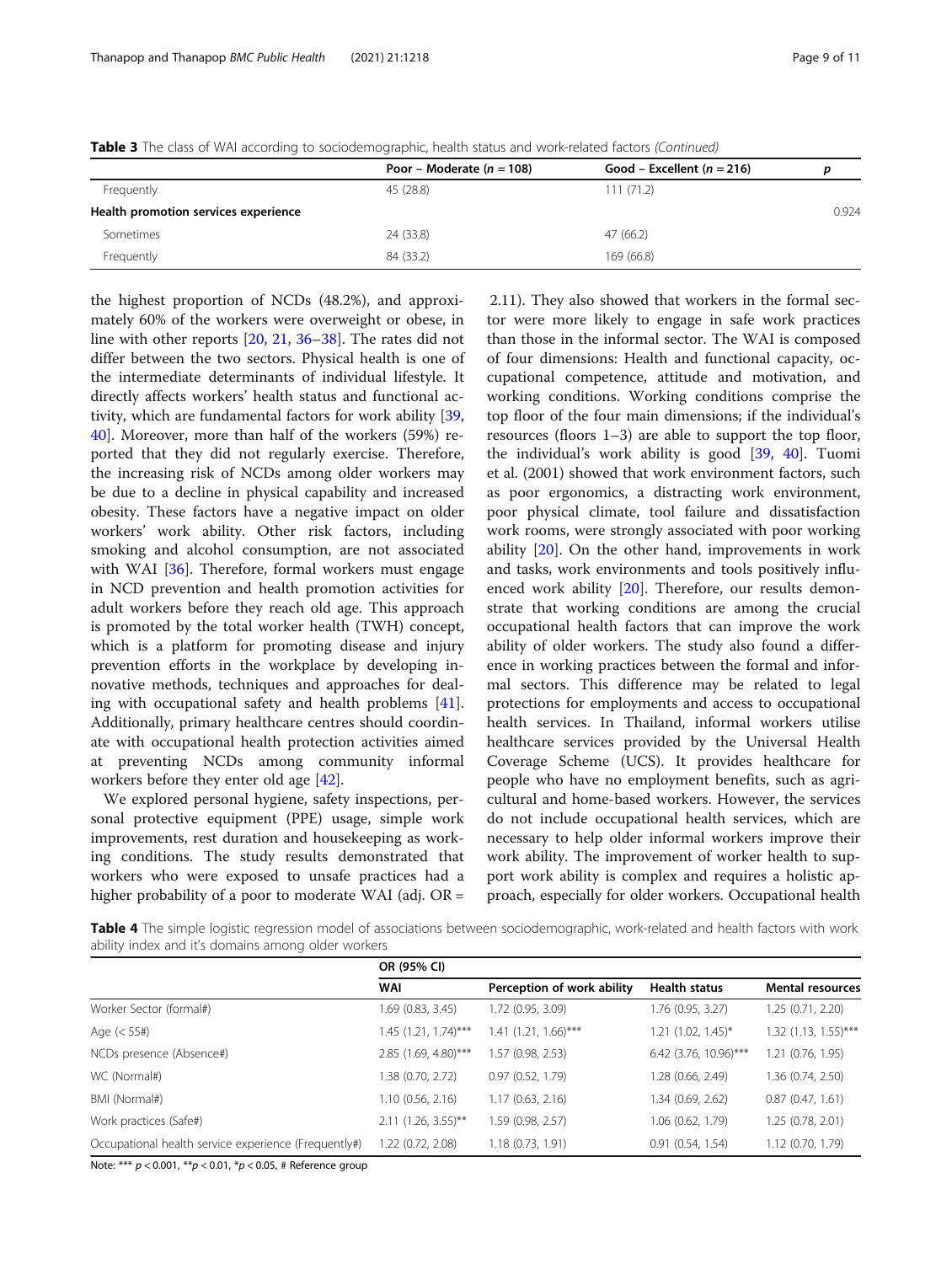<span id="page-9-0"></span>service arrangements for older workers should be initiated at the early phase of physical and mental deterioration, as indicated by a decline in the WAI score. The work ability model is appropriate for an older workforce and is based on the self-assessment of subjective experiences regarding personal resources, work context, and work-life interface [[39,](#page-10-0) [40](#page-10-0)]. The structure of an individual's work ability changes throughout his or her life and career [\[43](#page-10-0)]. Therefore, the implementation of work ability assessments in occupational health programmes for older workers will provide measures to improve work ability in both workplaces and healthcare services centres [[44](#page-10-0)–[46](#page-10-0)].

There are several limitations of this study. First, the cross-sectional design in which exposure and outcome were measured concurrently does not support causal relationships. In epidemiological studies, an association between exposures and outcomes is causal only if the study's plausibility is explored. Second, self-reported measurements of the study variables—including working ability and occupational hazards—may lead to recall and information bias. Workers' awareness of occupational hazards could affect the accuracy of the measurements. The workers in the formal sector are familiar with their work conditions and can recognise occupational hazards in their workplace, while informal workers may not be able to do so. Finally, we focused on the working abilities of older workers residing in suburban and rural communities for reasons of access, and this population may not be representative of workers elsewhere in different settings. Therefore, generalisations of the results beyond the study population should consider this limitation.

# Conclusions and recommendations

In conclusion, this study determined the association between work ability and the determinants, health-related factors, sociodemographic characteristics and work environment of formal and informal older workers. Most of the older workers had good to excellent work ability. Older age group and the presence of NCDs were negatively associated with good to excellent work ability. There was a strong negative association between NCDs and the health status of workers. This result suggests that older workers with poor health due to NCDs require more intensive healthcare if they are to extend their working years. In addition, safe working practices improved older workers' work ability. The work ability of older workers is a very important background factor if workers are to continue to work throughout their lifespan. According to the concept of TWH, formal workers' organisations could integrate occupational health protections with NCD prevention for workers beginning in the early stages of ageing. Similarly, primary healthcare programmes for NCD prevention in the

community should cooperate with occupational health protection services to promote longer healthy lives among informal workers. For further study, a longitudinal study of various occupations and programme interventions is required to determine and compare the factors associated with improved work ability in formal and informal workers.

#### Abbreviations

BMI: Body mass index; NCDs: Non-communicable diseases; OR: Odds ratio; WAI: Work ability index; WC: Waist circumference

#### Acknowledgements

The authors would like to acknowledge the support from the National Research Council of Thailand and Walailak University Fund. We would like to thank participants and the staff of Sub-District Health Promotion Hospitals for support information on providing occupational health services in the community.

#### Authors' contributions

CT and ST were responsible for the concept, development, interview conduct, and supervision of the research. CT analysed the data and constructed the draft manuscript. All authors contributed to the preparation of the manuscript, reviewing and approving the final manuscript.

#### Funding

The author(s) disclosed receipt of the following financial support for the research, authorship, and/or publication of this article: The authors received from Walailak University, research grant no. WU62104.

#### Availability of data and materials

The datasets generated and/or analysed during the current study are not publicly available due to concealment of datasets has been identified in the human research ethics request process. Requests for tools and materials should be addressed to the corresponding author.

#### Declarations

#### Ethics approval and consent to participate

This study has been approved by the Human Research Ethics Committee of Walailak University, Thailand (no. WUEC-19-030-1). All methods were carried out in accordance with relevant guidelines and regulations of declaration of Helsinki. Written Informed consent was obtained from all participants at the beginning of the study. The participants were reminded that the study was voluntary, confidential and the results would remain anonymous.

#### Consent for publication

Not applicable

#### Competing interests

The authors declare that they have no competing interest.

#### Author details

<sup>1</sup>The Department of Environmental Health and Technology, School of Public Health, Walailak University, Nakhon Si Thammarat, Thailand. <sup>2</sup>Research Center of Workers Health, Walailak University, Nakhon Si Thammarat, Thailand. <sup>3</sup>The Department of Community Public Health, School of Public Health, Walailak University, Nakhon Si Thammarat, Thailand.

#### Received: 4 February 2021 Accepted: 4 May 2021 Published online: 24 June 2021

#### References

- 1. Foundation of Thai Gerontology Research and Development Institute. Situation of the Thai elderly 2019. 2020. [https://www.dop.go.th/download/](https://www.dop.go.th/download/knowledge/th1610945020-322_1.pdf) [knowledge/th1610945020-322\\_1.pdf.](https://www.dop.go.th/download/knowledge/th1610945020-322_1.pdf) Accessed 25 June 2020.
- 2. United Nations, Department of Economic and Social Affairs, Population Division (2019). World Population Ageing 2019: Highlights. [https://www.un.](https://www.un.org/en/development/desa/population/publications/pdf/ageing/WorldPopulationAgeing2019-Highlights.pdf)